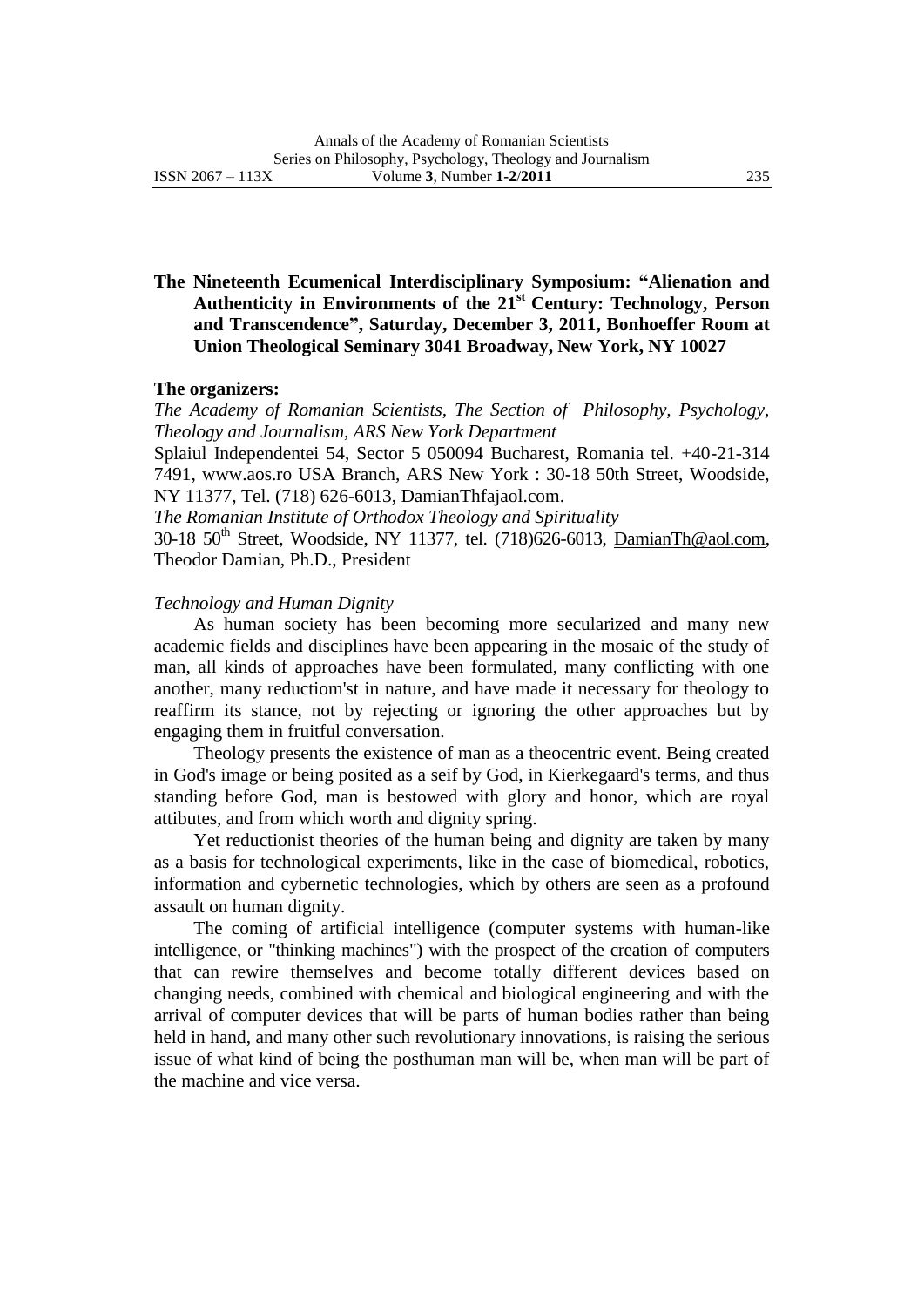It is in this context that this Symposium will explore the issues of authenticity and alienation, of personhood, technology and transcendence in the framework of an interdisciplinary dialogue that is expected to be a fruitful contribution to the interchange of ideas, knowledge and experience.

### *Theodor Damian*

The aspiration of the one who accepts to become witness of Life, of Being, provokes the reaotion of the little ""I". At this point this one begins the grow and becomes capable to receive the great force that works starting from the night of the Mystery. "The night of the Mystery" expresses, of course, the point of view of the one who has not penetrated it, because the Mystery, when one realizes its presence, in itself, is Light, pure transparency. Thus one must begin with the opening... As for the structures that are revealed to us, once our vision ceases to embrace only the little "I", their study is entirely the object of mathematics. Meaning is the content of a new life, this one internalized, where our existence is finally in totality impregnated by Being. Being is the All which forms the One. This is also the Head of Creation from which the seed springs, the light-cell of matter.

### *Anoushka von Heuer*

In some discussions of the posthuman there are strong religious resonances and ideologies at work, especially in some writers' expansive pronouncements on the mystical and metaphysical dimensions of cyberspace, their equation of new technologies with a kind of demiurgical power, and their expectations of technologies effecting the liberation of the human race from the limits of embodiment, finitude, and mortality.

*Elaine L. Graham*

#### **PROGRAM**

#### **Theodor Damian, Ph.D.**

Professor of Philosophy and Ethics. Metropolitan College of New York; President of the Romanian Institute of Orthodox Theology and Spirituality: *Man as Divine Gift: The Transcendent Character of Human Identity*

# **Richard Grallo, Ph.D.**

Professor of Applied Psychology, Metropolitan College of New York: *Digital Technology and Transcendence*

# **Louis Tietje, Ph.D.**

Professor of Ethics, Metropolitan College of New York: *The Phenomenology of Sin: What Lutheran Theology Can Teach the Unbeliever*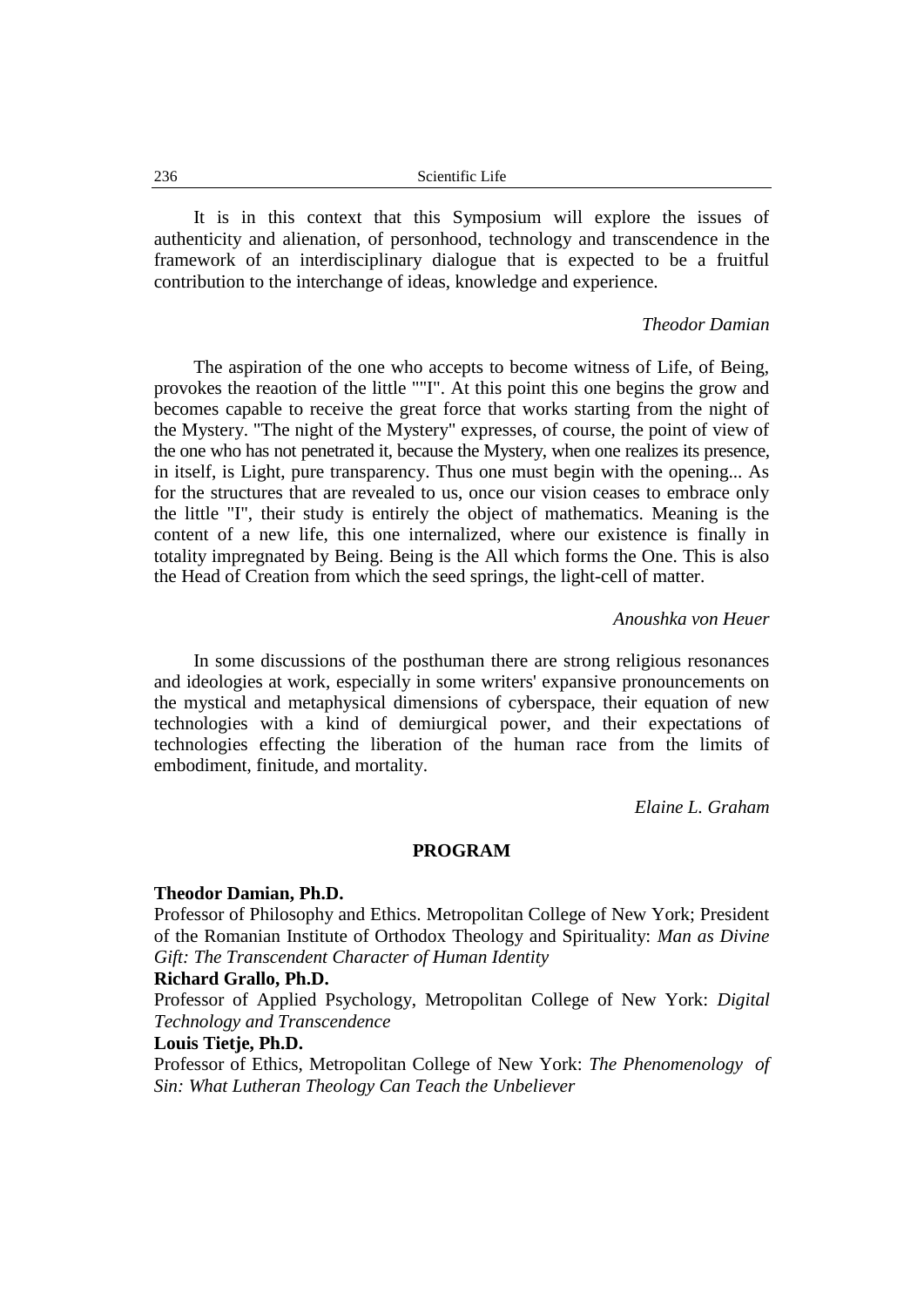### **Mihai Himcinschi, Ph.D.**

Professor of Missiology and Ecumenism. Orthodox School of Theology, Alba Iulia University, Romania: *Homo Technicus as Contemporan Missionary Challenge*

# **Steven Cresap, Ph.D.**

Associate Professor of Modern European Intellectual History, Metropolitan College of New York: *The Morality ofMayhem*

## **Paul J. LaChance, Ph.D.**

Associate Professor, Philosophy/Theology Department, College of St. Elisabeth, New Jersey: *Authenticity and Education: Bellah on Formation, Critical Thinking and Existential Engagement*

## **George Lazaroiu, Ph.D.**

Associate Professor of Philosophy, School of Journalism, Communications and Public Relations, Spiru Haret University, Bucharest, and

## **Ramona Mihaila, Ph.D.**

Associate Professor of English Literature. Spiru Haret University, Bucharest, Romania: *The New Logic of Social Media*

# **Gheorghe Dinu, Ph.D.**

Associate Professor of Law, Spiru Haret University, Constanta: *Direct Consequences of EU Regulations on National Courts*

#### **Mihnea Drumea, J.D.**

Associate Professor of Labor Law and Social Security, Spiru Haret University, Constanta, Romania: *New Liabilities for Persons According to the 2011 Romanian Labor Code Provisions*

# **Alina Feld, Ph.D.**

Assistant Professor of Philosophy, Hofstra University: *Transcendent Man*

## **Onorina Botezat, Ph.D.**

Assistant Professor of Legal English and French, School of Law and Public Administration, Spiru Haret University, Constanta, Romania: *EU Legal English in a Multilingual Environment*

## **Fr. Nicolae Nicolescu, Ph.D.**

Director *Epiphania* Magazine, Jassy, Romania: *The Concept of Eros and* Agape *in the Works of the Holy Fathers and the Concept of* Philia *in the Thought of Father Pavel Florensky the Martyr*

## **Sergey Trostyanskiy, Ph.D. candidate**

Union Theological Seminary, New York: *The Issue of Personal Idenlity in the Light of Social and Cosmic Evil; The Patristic Response to the 21st Century Issues of Theological Anthropology*

# **Cristian Dima, Ph.D. candidate**

Academy of Economic Studies of Moldova: *NBFI Factoring Market: A New Service in the Romanian Economic Environment*